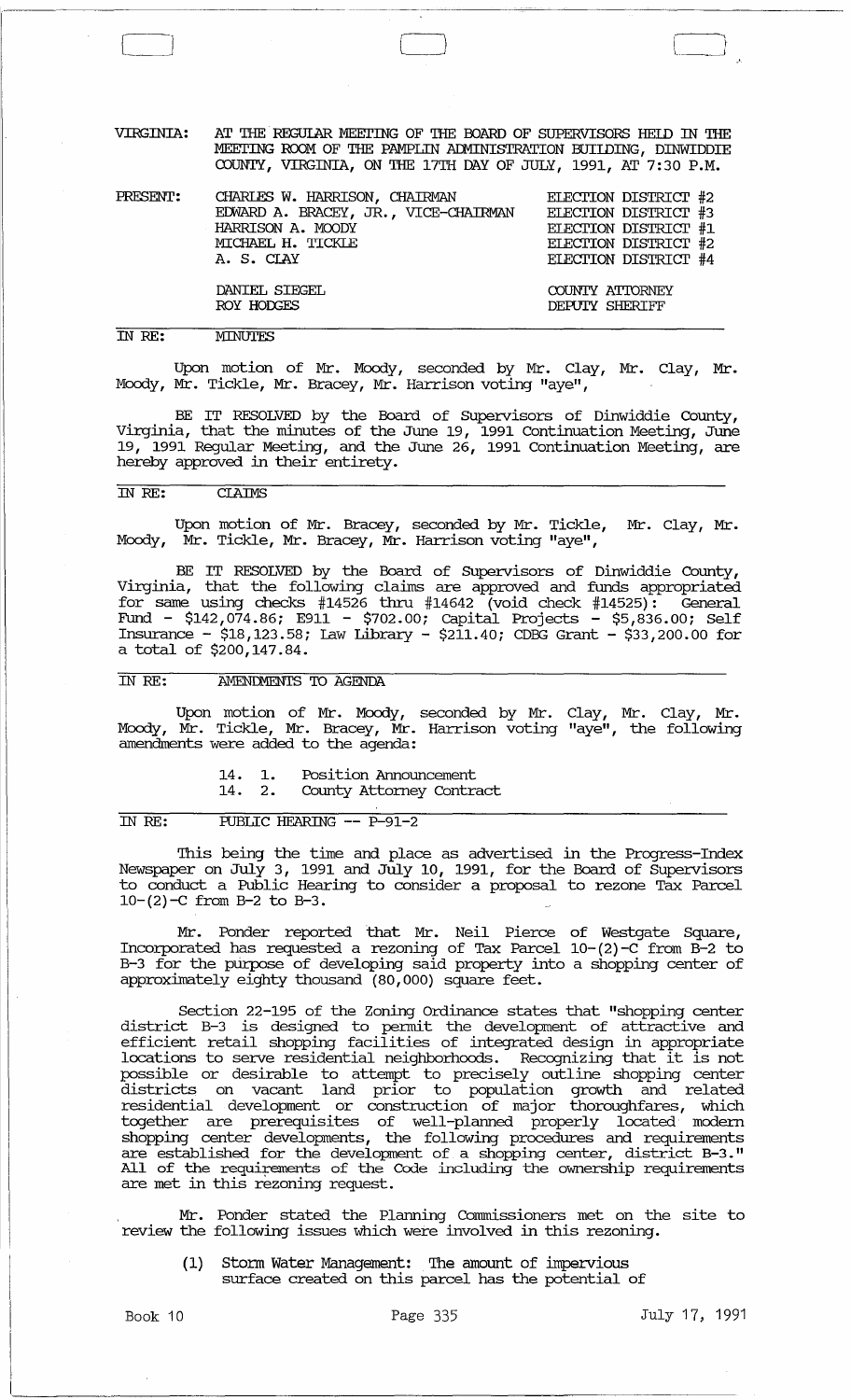adding to a problem that already exists on Little cattail Creek in times of heavy rains. VDOT review and an outside engineering review will be required before any site plans are approved.

- (2) Entrances and exits: No ingress and egress will be allowed on Franklin street while signalization on Route 226 and Route 600 looms as a possibility. Any improvements on Route 1 or 226 will be the call of VDOT with the county being involved in the process.
- (3) landscaping and buffering issues will be addressed along with erosion and sedimentation control during construction. Berms along Franklin street and terracing of the parking lot are possible measures that can be taken to improve the aesthetics and also better manage storm water.

The Planning Connnission at its June 12, 1991 meeting unanimously  $reconnected$  this parcel be rezoned from  $B-2$  to  $B-3$  with buffering, drainage, and lighting being addressed in the site plan review process.

Mr. Neal Pierce was present in support of the rezoning request.

No one spoke for or against the rezoning request.

Upon motion of Mr. Bracey, seconded by Mr. Tickle, Mr. Clay, Mr. Moody, Mr. Tickle, Mr. Bracey, Mr. Harrison voting "aye",

BE IT ORDAINED BY the Board of supervisors of Dinwiddie County, Virginia that Tax Parcel 10-(2)-C OF THE Dinwiddie County zoning Maps, located at the intersection of Route #1 and Route 1313, Rohoic Magisterial District, is amended by changing the district classification from Business, General, B-2 to Shopping Center District B-3.

In all other respects, said zoning ordinance is hereby reordained.

### IN RE: NAMING OF PRIVATE DRIVES

Mr. John Clarke, Planning Technician, informed the Board that the following new street names have been reviewed by the Planning Deparbuent and approved by the Planning connnission. The same criteria was used to review these street names as were listed in the "Street Naming Policy for Private Drives," adopted by the Board on May 15, 1991.

| Fulmar Circle    | Butterwood Lane     |  |
|------------------|---------------------|--|
| Mill Drive       | Whitmore Moss Drive |  |
| Winnwood Lane    | Karissa Farm Dr.    |  |
| Fort Powers Dr.  | Green Meadows Lane  |  |
| Walkers Pond Dr. | Karla Dr.           |  |
| Coburn Dr.       | Stanfield Farm Lane |  |
| Goode Lane       | Green Acres Tane    |  |
| Tower Dr.        | Chrystal Lane       |  |
| Unico Road       |                     |  |

The County Administrator asked Mr. Clarke if a citizen had called him about naming a street after the State Trooper, Mr. Fisher, that was killed, who lived in Dinwiddie County. Mr. Clarke stated he had contacted a couple of developers who were in the process of developing subdivisions to determine the best location for the name.

Upon motion of Mr. Tickle, seconded by Mr. Bracey, Mr. Bracey, Mr. Clay, Mr. Tickle, Mr. Harrison, voting "aye", Mr. Moody "abstaining", the private drives listed above are hereby approved and accepted as submitted.

# IN RE: E911 UPDA'IE

Mr. Clay asked Mr. Clarke if he would give an update on the E911 progress.

Mr. Clarke informed the Board that he has a meeting scheduled for next Wednesday to go over the final list from the Maryland office, for customers who have not yet sent in the address changes. He told the Board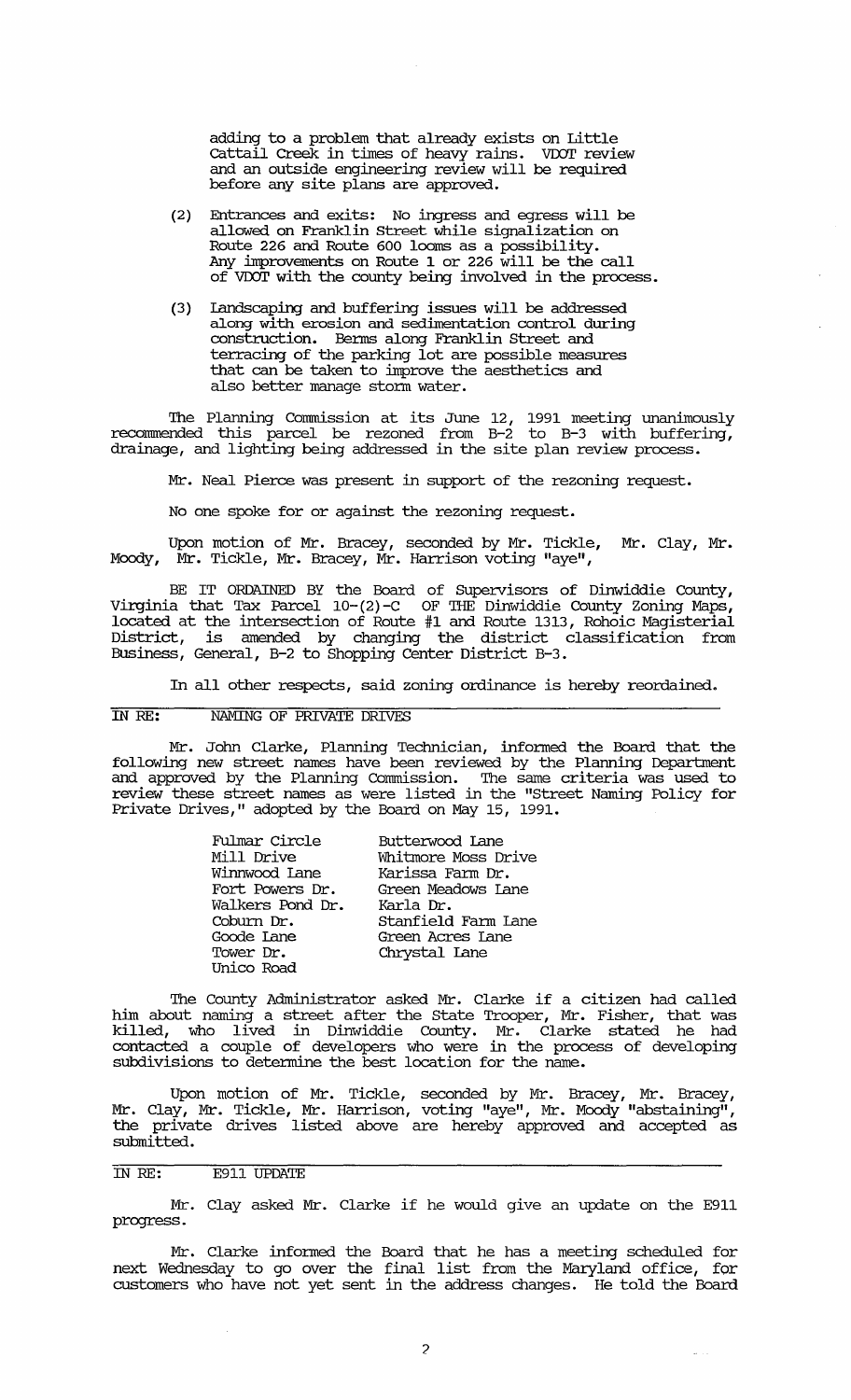it is hard for him to get exact figures, on who has reported the changes to the phone company. Mr. Clarke stated that he figured we are at the 90% mark, but the problem is in satisfying C&P with the figures. He said he was asking them to run a data extract so he can set a tentative date for line cut over.

Mr. Walter Hema said that some road names were duplicated making location of homes difficult. Mr. Clarke said he was working on having some additional signs made to help with the confusion.

IN RE: GRANT RSAF - ALS EQUIPMENT - DINWIDDIE COUNTY FIRE & RESCUE **COMPANY** 

) Mr. Walter Hema, Dinwiddie County Fire & Rescue Company, told *{IY* the Board that the Rescue Squad Assistance Fund Program had awarded  $\frac{1}{4}$ <sup>t</sup> \$11,227.00 toward the purchase of an Intubation Kit, LP 10 with pacing,  $\gamma^+$  and Cellular Telephone, and Thumper. Mr. Hema asked for the Boards participation with the remaining funds needed to purchase the equipment. 'Ihe Board asked Mr. Hema to get the exact match amount from the County for consideration for action at the next meeting.

## IN RE: ROBERT'S RULES OF ORDER

Mr. Daniel Siegel, County Attorney, stated to the Board that they had been supplied with a copy of Robert's Rules of Order for Parliamentary Procedures for their information and discretion. However, he said he was not sure the County needed to adopt them at this point because there has not been any major problems. Mr. Bracey said the Board has to have some rules to guide them through certain things, since in the past the Chair has changed the process of voting on motions on the floor. Mr. Clay stated he felt that Robert's Rules of Order will be too complicated and cause more problems than they would help. Mr. Moody said he was ok with what the Board has done in the past, but he did feel that all motions should be voted on. Mr. Tickle said he could go either way - if the Board wanted to adopt Robert's Rules, then they needed to be used correctly.

Upon motion of Mr. Clay, seconded by Mr. Moody, Mr. Harrison, Mr. Tickle, Mr. Clay, Mr. Moody voting "aye", Mr. Bracey voting "nay", Robert's Rules of Order was not adopted by the Board.

Mr. Bracey stated that the Board was not governed by any rules. Mr. Siegel stated the Board had to follow statutory law.

## IN RE: CABLE TV -- RICHARD BLAND COLLEGE

Sammons Communications, Inc. is currently installing cable TV service to serve an area which includes the Richard Bland College Campus. 'Ihis includes three Richard Bland College buildings which are located in These buildings are within 150 yards of the line<br>prge and Dinwiddie Counties. Dinwiddie Cable Dinwiddie County. These buildings are within 150<br>between Prince George and Dinwiddie Counties. Partners cannot provide service to the three buildings on the Dinwiddie side of Richard Bland College and if allowed, Sanrrnons Communication would provide service for these three buildings only. 'Ihis service would be used for classroom instructional purposes and leisure time entertainment for Richard Bland College students using the Student Lounge between their scheduled classes. Mr. Daniel Siegel, County Attorney, asked the Board to authorize the County Administrator to sign a contract to allow Sammons to service these three buildings only.

Upon motion of Mr. Bracey, seconded by Mr. Tickle, Mr. Bracey, Mr. Harrison, Mr. Tickle, Mr. Clay, Mr. Moody voting "aye", the County Administrator is authorized to sign the contract to allow Sanrrnons Cormnunications, Inc. to service the three buildings located at Richard Bland College in Dinwiddie County was approved.

#### IN RE: JOHN TYLER COLLEGE -- APPOINTMENT

Mr. Bracey nominated Bryant Neville and Roy Hodges for appointment to the John Tyler Community College Board representative for Dinwiddie V County. Mr. Tickle made the motion to close nominations, which was seconded by Mr. Bracey. Mr. Bracey, Mr. Clay, Mr. Moody, Mr. Tickle,  $\gamma$  +  $^{\prime}$  Mr. Harrison voting "aye", the nominations were closed.

 $\begin{picture}(220,20) \put(0,0){\line(1,0){0.5}} \put(0,0){\line(1,0){0.5}} \put(0,0){\line(1,0){0.5}} \put(0,0){\line(1,0){0.5}} \put(0,0){\line(1,0){0.5}} \put(0,0){\line(1,0){0.5}} \put(0,0){\line(1,0){0.5}} \put(0,0){\line(1,0){0.5}} \put(0,0){\line(1,0){0.5}} \put(0,0){\line(1,0){0.5}} \put(0,0){\line(1,0){0.5}} \put(0,0){\line($ 

 $\lfloor$ 

 $\label{eq:zeta} \zeta \in \mathbb{R}^{Q,1}_\mathrm{sym}(\mathbb{R}^2) \times \mathbb{R}^2_\mathrm{sym}$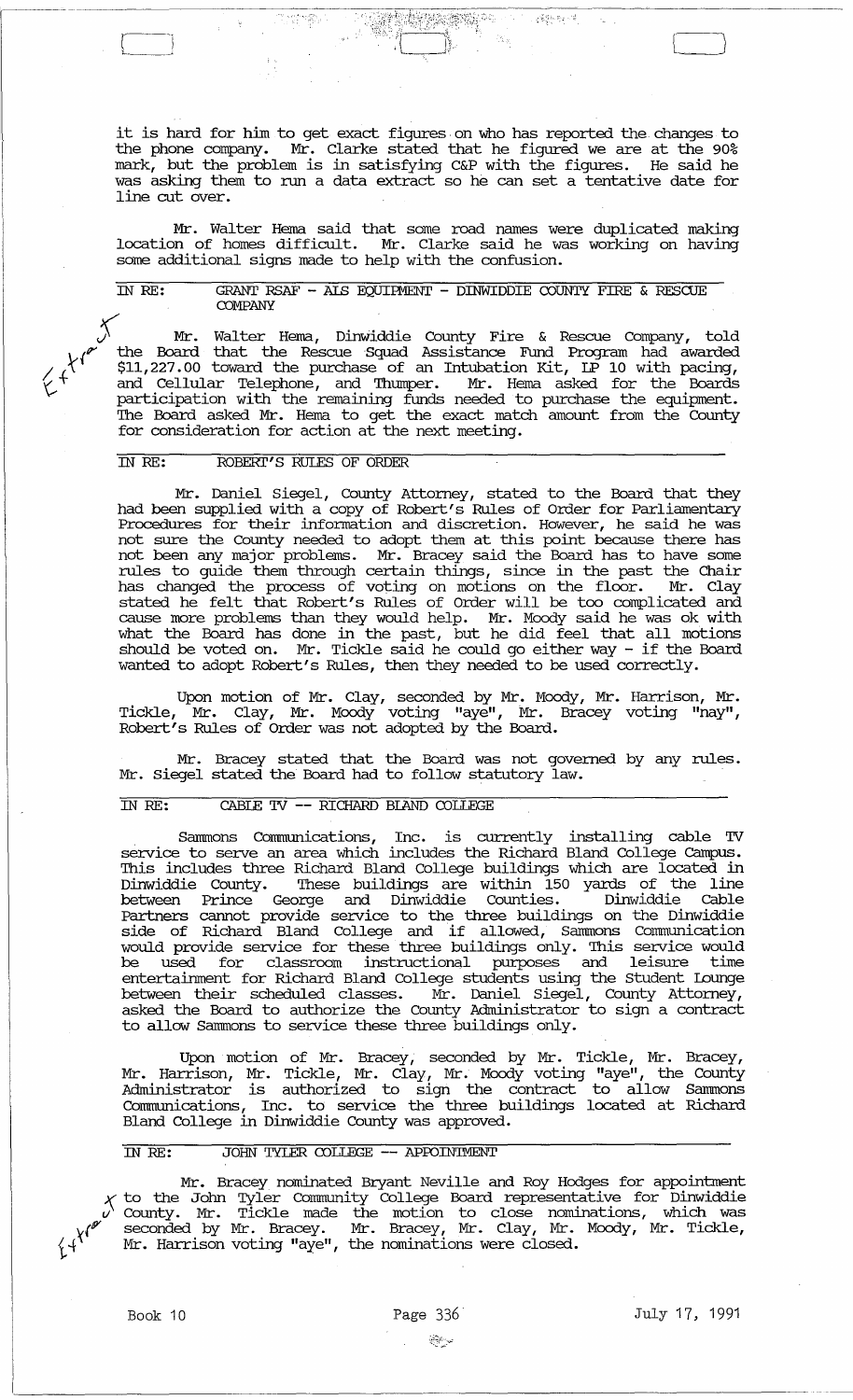Mr. Bracey withdrew his motion for nominations; Mr. Tickle agreed to withdraw his second.

Mr. Tickle nominated Roy Hodges for appointment to the John Tyler connnunity College Board, to fill the unexpired tenn of Mr. Vance Mitchell. Mr. Clay seconded the motion. Mr. Clay made the motion to close nominations, which was seconded by Mr. Tickle. Mr. Bracey, Mr. Clay, Mr. Moody, Mr. Tickle, Mr. Harrison voting "aye", the nominations were closed.

Upon motion of Mr. Tickle, seconded by Mr. Clay, Mr. Bracey, Mr • Harrison, Mr. Tickle, Mr. Clay, Mr. Moody voting "aye",

BE IT RESOLVED BY THE BOARD OF SUPERVISORS OF DINWIDDIE COUNTY, VIRGINIA, that Sgt. Roy Hodges be appointed to the John Tyler Community College Board to fill the unexpired tenn of Mr. Vance Mitchell, ending June 30, 1995.

#### IN RE: APPOMATIOX REGIONAL LIBRARY -- APPOINTMENT

Mr. Moody nominated Ms. Betty Ragsdale for appointment to the Appomattox Regional Library. Mr. Bracey seconded the nomination. Mr • Tickle made the motion to close nominations, which was seconded by Mr. Bracey. Mr. Bracey, Mr. Clay, Mr. Moody, Mr. Tickle, Mr. Harrison voting "aye", the nominations were closed.

 $x^2$ Upon motion of Mr. Moody, seconded by Mr. Clay, Mr. Bracey, Mr. Harrison, Mr. Tickle, Mr. Clay, Mr. Moody voting "aye",

BE IT RESOLVED BY THE BOARD OF SUPERVISORS OF DINWIDDIE COUNTY, VIRGINIA, that Ms. Betty Ragsdale be appointed to the Appomattox ritantin, that i.e. beed, haybaile be appointed to the inpolated. 30, 1993.

The County Administrator commended Ms. Lucy Smith on her service on the Appomattox Regional Library Local Board for Dinwiddie County.

# IN RE: CRATER HEALTH DISTRICT -- APPOINTMENT

 $k$ 

The Board members asked to have the two appointments to the Crater Health District postponed until the next meeting.

## IN *RE:* 1991-92 APPROPRIATIONS RESOIDrION

Upon motion of Mr. Clay, seconded by Mr. Moody, Mr. Bracey, Mr. Harrison, Mr. Tickle, Mr. Clay, Mr. Moody voting "aye", the following resolution was adopted:

WHEREAS, the final 1991-92 budget has been adopted by the Board of SUpervisors; and,

WHEREAS, in order for the various Departments and Agencies to make expenditures within this budget, an appropriation of funds must be authorized by the Board of SUpervisors;

NOW, THEREFORE, BE IT RESOLVED by the Board of Supervisors of Dinwiddie County, Virginia, that the total General Fund budget will be appropriated on a monthly basis as claims are approved; and,

BE IT FURTHER RESOLVED by the Board of Supervisors of Dinwiddie County, Virginia, that the law Library Fund, School Textbook Fund, School Fund, Virginia Public Assistance Fund, E911 Fund, Self Insurance Fund, General capital Proj ects Fund, and School capital Projects Fund in the amount of \$19,656,047.00 be appropriated beginning July I, 1991; and

BE IT FURTHER RESOLVED by the Board of Supervisors of Dinwiddie County, Virginia, that expenditures by Deparbnent and Agency Heads be limited to one-fourth of their total budget on a quarterly basis without special exception; and

BE IT FURTHER RESOLVED that the Dinwiddie County School Board and Department of Social services are directed to evaluate their financial needs and only request from the Treasurer an amount up to or equal to one-fourth of their total budgets on a quarterly basis; and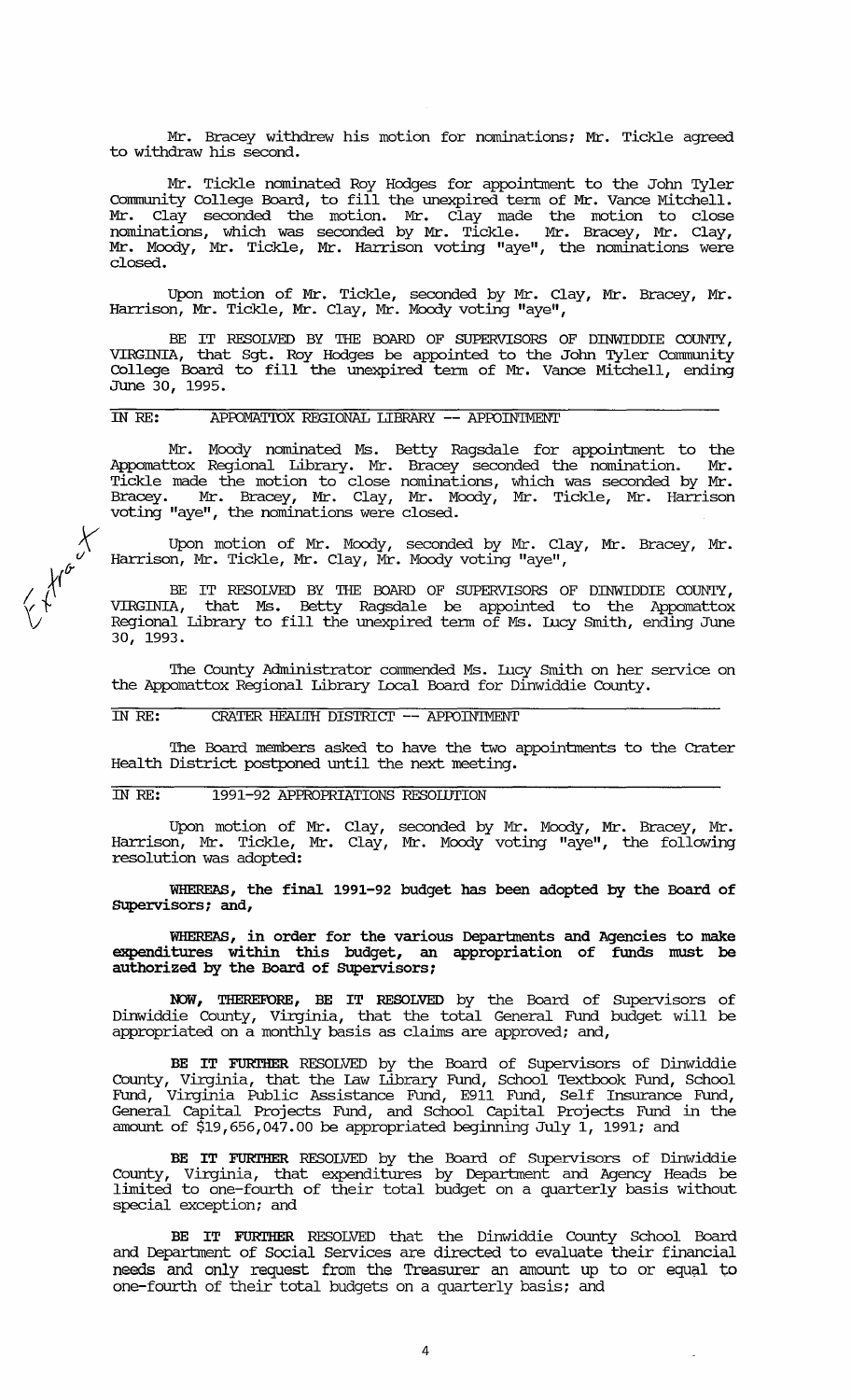BE IT FURTHER RESOLVED by the Board of Supervisors of Dinwiddie County, Virginia, that the Treasurer be authorized to transfer to the school Board and Department of Social Services funds as needed on a monthly basis to meet expenditures up to the requested quarterly amount.

"f':·.;1;1~{fJ':· .. ' :t~"'r <, 1" '~:)~~\~"~~1~~jiH;~.~~~r~(\::·~~;~·.:··! r.~·;:,::·:·

 $\hat{b}_{\Phi}$ 

### IN RE: NAMOZINE VOLUNTEER FIRE DEPARTMENT -- USE OF EMERGENCY SERVICES VEHICIE

!.>}.

Mr. Tickle told the Board he felt that someone from Namozine should be at the meeting to explain to the Board their position on requesting that the vehicle assigned to the Public Safety officer be returned to and the vanished assigned to the rabile balley critical be returned to be played for the Board members. The issue was postponed until August 7, 1991.

# IN RE: RECESS

The Chainnan called for a five minute recess at 8:55 p.m. The meeting reconvened at 9:00 p.m.

# rn RE: COMMISSIONER OF THE REVENUE **--** REroRI' ON NEW lAWS

Mrs. Deborah Marston, Commissioner of the Revenue, informed the Board that at a recent convention she had been made aware of the following new code amendments, which the Board could consider for local ordinances if desired:

1. 58.1-3370 amended. Local board of equalization. Increases the tenn for the local board of equalization from six months to one year. Many boards of equalization cannot complete their work in six months. SB 701; Ch. 240.

2. 58.1-3506 amended. Tangible personal property. Establishes another separate classification of tangible personal property for local tax rate purposes. The classification is for motor vehicles owned by persons who have been appointed to serve as auxiliary police officers and who use such vehicles to report to auxiliary police duties and is limited to one motor vehicle. HE1713; CH. 330

3. 58.3506 amended. Tangible personal property. Establishes a separate class of tangible personal property for certain veterans with se:rvice-connected disabilities and provides the tax rate cannot exceeded one-quarter of that applicable to the general class of tangible personal property. The rate is limited to one motor vehicle per veteran. HB 2019;  $CH. 247.$ 

4. 58.3506.1 through 58.1-3506.8 added. Personal property tax relief for the elderly and the pennanently and totally disabled. Allows local governments to tax at a lower rate one motor vehicle owned and used primarily for or by individuals who are at least sixty-five years of age or who are permanently and totally disabled. Motor vehicles are defined as automobiles and pick-up trucks. In order for the lower tax rate, the elderly or disabled taxpayer shall have had for the preceding calendar year an income no greater than \$30,000, with certain exceptions, and a financial worth no greater than \$75,000, excluding the taxpayer's principal residence and' up to a one-acre lot on which it is situated. Certain named cities, counties and towns may raise those amounts to \$40,000 and \$150,000, respectively. calculations of income and net worth are determined by aggregating income and assets of a husband and wife who live together. The local governments offering this tax relief also may prescribe a maximum amount of relief based on the motor vehicle's assessed ralue or a formula based on the taxpayer's income and financial worth. SB 506; CH. 646.

### rn RE: roSITION ANNOUNCEMENT **--** SECREI'ARY II

 $y$  Upon motion of Mr. Moody, seconded by Mr. Clay, Mr. Clay, Mr.  $\mu_{\alpha}$  Moody, Mr. Bracey, Mr. Harrison, voting "aye", Mr. Tickle voting "nay",  $\chi$ <sup> $\chi$ </sup> Ms. Cheryl Stewart was appointed to the position of Secretary II,  $\mathcal{U}^*$  is distinct and appoint is defined to the position of sociously in \$14,331. 20.

# IN RE: COUNTY ATTORNEY CONTRACT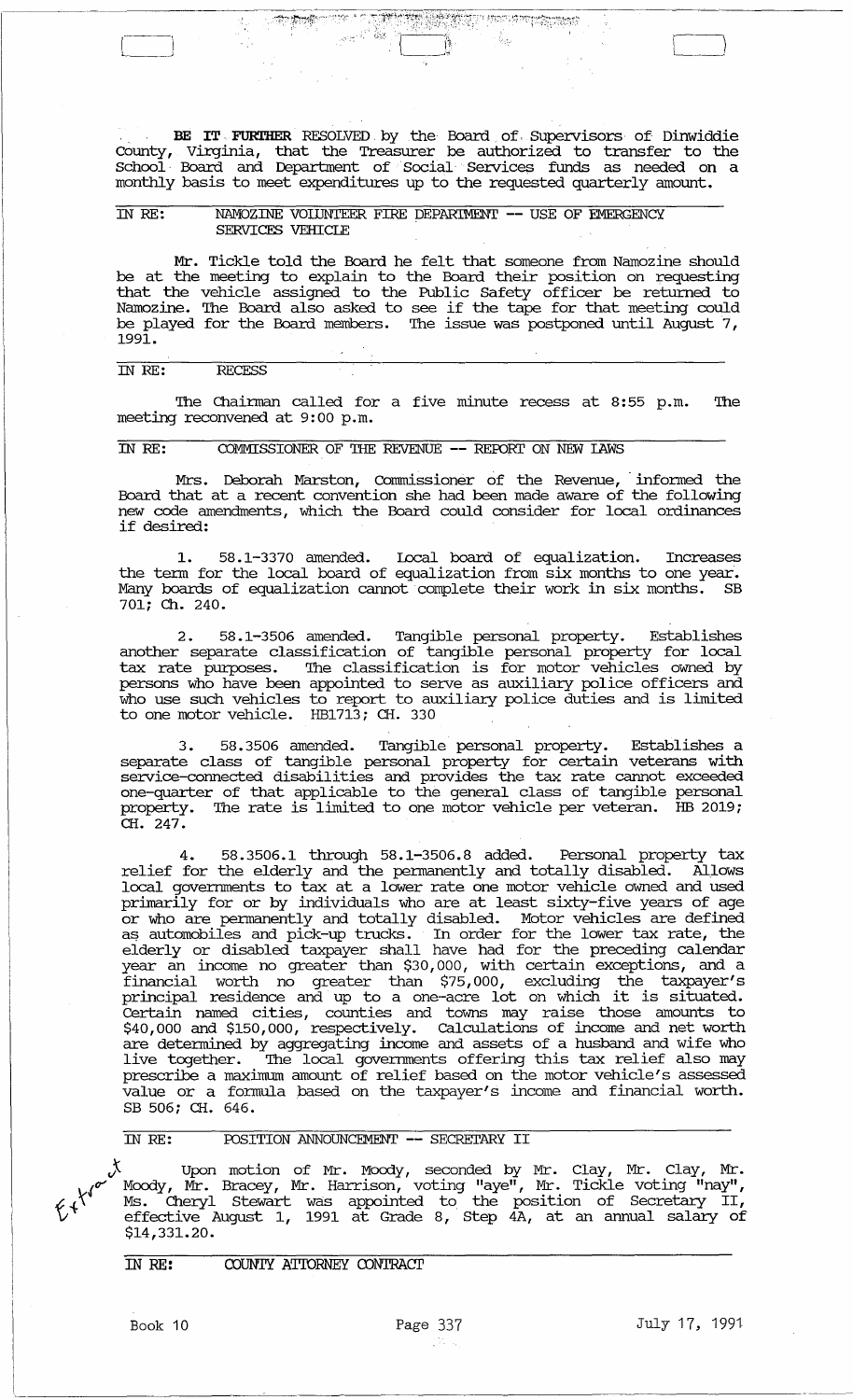Upon motion of Mr. Bracey, seconded by Mr. Clay, Mr. Bracey, Mr. Harrison, Mr. Tickle, Mr. Clay, Mr. Moody voting "aye", the contract for County Attorney's services with Natkin, Heslep, Siegel, & Natkin, P.C. is renewed for one year beginning July 1, 1991 to June 30, 1992, at an annual fee of \$31,200.

#### IN RE: POSITION ANNOUNCEMENT -- PUBLIC SAFEIY OFFICER

Mr. Clay asked to have the position announcement postponed. 'Ihe Board agreed.

## IN RE: COUNTY ADMINISTRATOR COMMENTS

1. 'Ihe Virginia Innovation Group will sponsor a two-day conference on "Innovative Recycling Trends" at the Radisson Hotel in Richmond on July 17-18, 1991. Mr. Denny King requested authorization to attend this conference at a cost of \$150.00.

Upon motion of Mr. Moody, seconded by Mr. Clay, Mr. Bracey, Mr. Clay, Mr. Moody, Mr. Tickle, Mr. Harrison voting "aye", authorization for Mr. Denny King to attend the "Innovative Recycling Trends" conference at the Radisson Hotel in Richmond on July 17-18, 1991 at a cost of \$150.00 was approved.

2. 'Ihe Association for the Preservation of Civil War Sites, Inc. is sponsoring a dedication ceremony on the Hatcher's Run property at 10 a.m. on Saturday, october 5th. 'Ihe event will center around the unveiling of a state highway historical marker and a monument to General John Pegram. 'Ihe Association requested a "keynote" speaker from Dinwiddie County to make some appropriate remarks during this ceremony. 'Ihe Board authorized the County Administrator to represent the County at this function.

3. Mr. Tom Paige wanted to infonned the County that the Monitor has met the requirements to be on the list of newspapers eligible for legal notice publication.

#### VIRGINIA:

#### IN THE CIRCUIT COURI' OF THE COUNTY OF DINWIDDIE

#### IN *RE:*  PUBLICATION OF LEGAL NOTICES IN DINWIDDIE MONITOR **NEWSPAPER**

It appearing to the court that the Dinwiddie Monitor has met all of the qualifications of Section 8.01-324 of the Code of Virginia, 1950, as amended, for the publication of legal notices. It is hereby ORDERED that the Dinwiddie Monitor be and hereby is on the list of newspapers eligible for publication of said notices and the Clerk is authorized to order the publication of legal notices in the Dinwiddie Monitor.

# IN RE: CITIZEN COMMENTS

1. Mr. John Crawley told the Board that he was a little disappointed that they had not voted to adopt Robert's Rules of Order. He said the adoption of the rules would inspire public confidence in the Board. 'Ihe Board should consider adopting some procedure so it wouldn't appear arbitrary.

2. Anne Scarborough asked the County Administrator when the second video on the County had been aired; she had been out of town and missed it and would like to see it.

## IN *RE:* BOARD COMMENTS

1. Mr. Bracey commented that he was concerned with the vacant lots in the County not being mowed. Mr. Ponder told him that the County did not have the funds to keep the grass cut and bill the landowner. Many times the landowner will not pay the bill. Mr. Bracey told the Board he would like to do what is necessary to make neighborhoods look better.